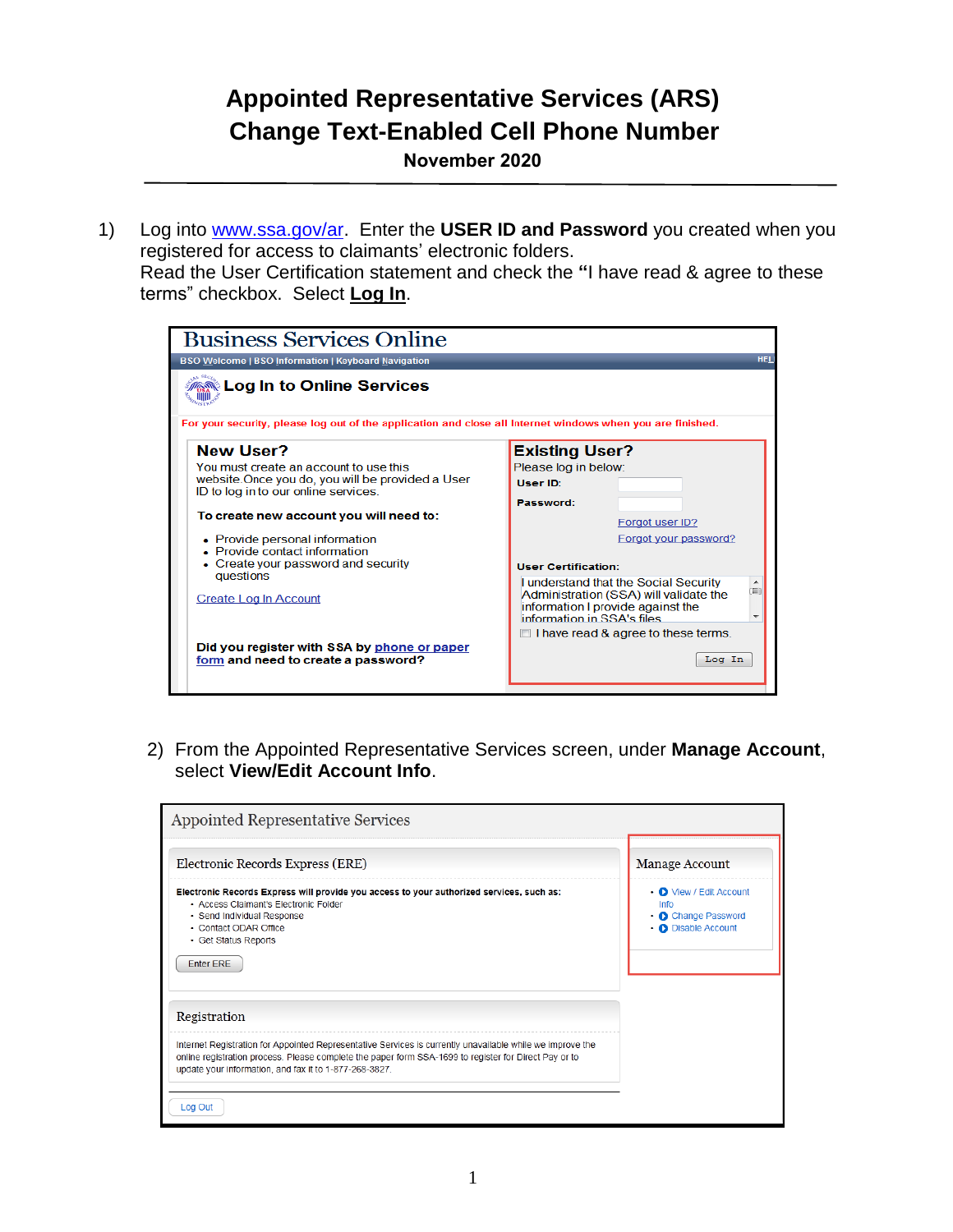3) Select **Change Number** on **View/Edit Account Information** screen.

|                                                     | Main Menu   Contact Us &   BSO Information   Keyboard Navigation                         |                           | <b>HELP &amp;</b> |
|-----------------------------------------------------|------------------------------------------------------------------------------------------|---------------------------|-------------------|
|                                                     | <b>View/Edit Account Information</b>                                                     |                           |                   |
|                                                     |                                                                                          |                           |                   |
|                                                     | Your account information is displayed below. You may update this information at anytime. |                           |                   |
| Personal & Contact Information                      |                                                                                          | Edit Personal Information |                   |
| Name:                                               | <b>JOHN PUBLIC</b>                                                                       |                           |                   |
| Date of Birth: 01/02/1920                           |                                                                                          |                           |                   |
|                                                     | SSN: XXX-XX-1234                                                                         |                           |                   |
|                                                     | Country: United States                                                                   |                           |                   |
| Home Street Address: 1234 ABC                       |                                                                                          |                           |                   |
|                                                     | DR                                                                                       |                           |                   |
|                                                     | City, State, Zip: MY CITY, AK 12345                                                      |                           |                   |
| Daytime Phone Number: (123) 123-1234<br>Fax Number: |                                                                                          |                           |                   |
| Email:                                              | user@demoemployer.com                                                                    |                           |                   |
| Secure Text-enabled Cell Phone Number               |                                                                                          |                           | Change Number     |
|                                                     |                                                                                          |                           |                   |

4) If you have both the current and new cell phone, choose the first option then select **Next**.

NOTE: If you no longer have the original cell phone, select the third option and we will mail you a **One-Time Password.** Once you receive it, you will return to this screen and choose the second option.

| <b>Appointed Representative Services</b><br>Main Menu   Contact Us &   BSO Information   Keyboard Navigation                                                                                                                                                                                              | <b>HELP B</b> |
|-----------------------------------------------------------------------------------------------------------------------------------------------------------------------------------------------------------------------------------------------------------------------------------------------------------|---------------|
| <b>Change Text-enabled Cell Phone Number</b>                                                                                                                                                                                                                                                              |               |
|                                                                                                                                                                                                                                                                                                           |               |
| To change your text-enabled cell phone number online <i>immediately</i> , you must be in posession of the<br>current cell phone number below and the new cell phone number you would like to change it to. If you                                                                                         |               |
| do not have both cell phone numbers available, you will be provided an alternative means to change<br>your number.<br>Current Text-enabled Cell Phone Number: (123) 123-1234                                                                                                                              |               |
| Select an option to change your number:                                                                                                                                                                                                                                                                   |               |
| I have both my current text-enabled cell phone number and the new cell phone number I would like to change it to available.<br>I have received a notice in the mail to change my text-enabled cell phone number.<br>I do not have either of the above options.                                            |               |
| Make sure your current number is available before you continue!<br>When you select "Next", a one-time password will be sent by text message to your current<br>text-enabled cell phone number. You will need to enter the password within 10 minutes to<br>validate your identity and change your number. |               |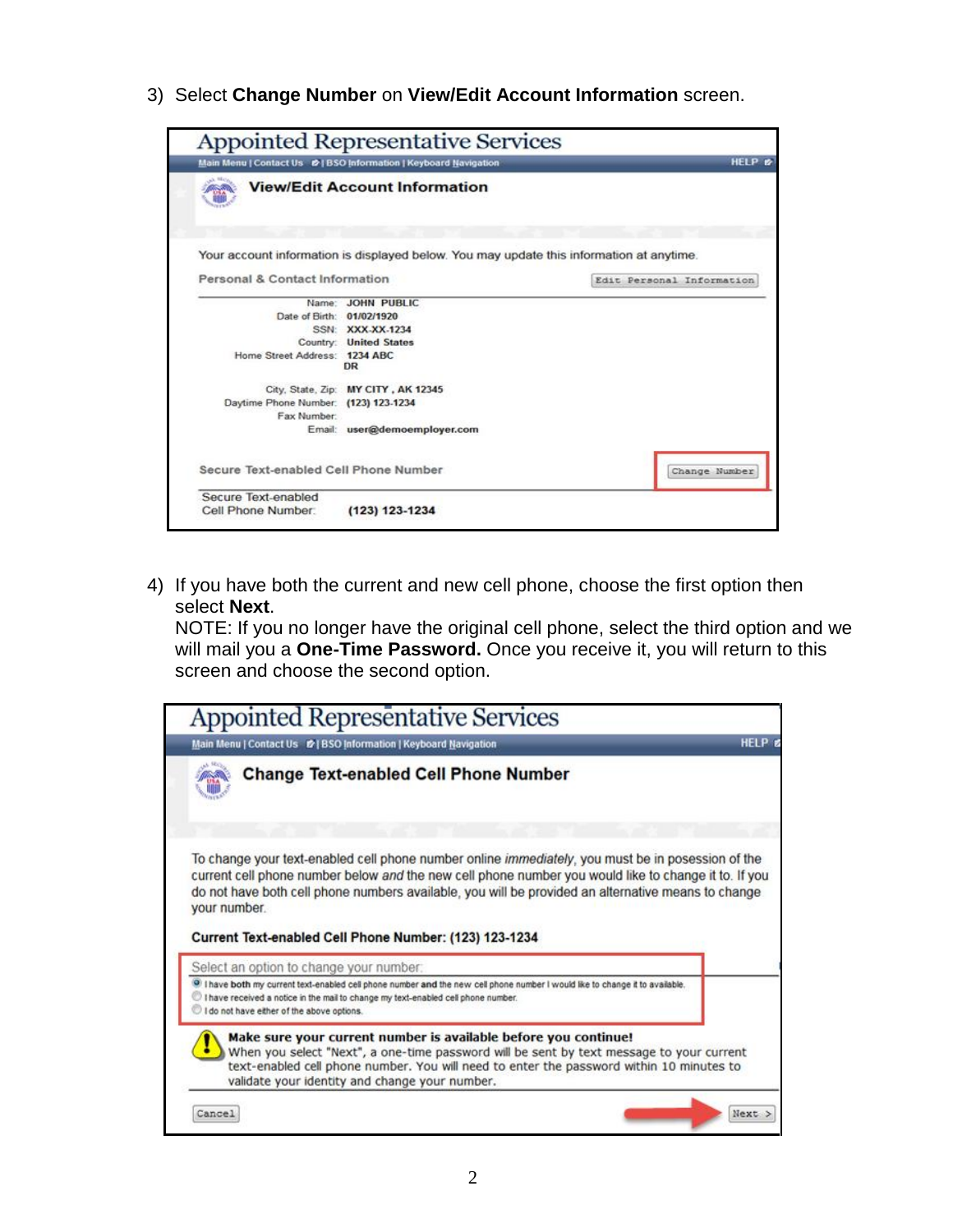5) If you selected the first option, a **One-Time Password** will be sent to your current secure cell phone number (the number we have in our records). Enter this **One-Time Password** and select **Next**.



6) Enter the new cell phone number and select **Next**.

| Appointed Representative Services                                                                                                                                                                                                                                              |               |  |  |
|--------------------------------------------------------------------------------------------------------------------------------------------------------------------------------------------------------------------------------------------------------------------------------|---------------|--|--|
| Main Menu   Contact Us &   BSO Information   Keyboard Navigation                                                                                                                                                                                                               | HELP <b>B</b> |  |  |
| <b>Change Secure Text-enabled Cell Phone Number</b>                                                                                                                                                                                                                            |               |  |  |
| <b>Step 2: Provide a New Cell Phone Number</b>                                                                                                                                                                                                                                 |               |  |  |
| *Indicates required information                                                                                                                                                                                                                                                |               |  |  |
| Please provide your new cell phone number. A text-enabled cell phone number is required so that<br>SSA can send a one-time password to you by text message when you access secure services. This<br>cell phone number will be used for all services you request in the future. |               |  |  |
| *Text-enabled Cell Phone Number: 0 Why do I need a text-enabled cell phone? [2]                                                                                                                                                                                                |               |  |  |
| Make sure your new cell phone number is available before you continue!<br>Please allow up to two minutes for the text message to arrive. The one-time password will be<br>valid for a total of 10 minutes from the time of your request.                                       |               |  |  |
| Back<br>Cancel                                                                                                                                                                                                                                                                 | Next          |  |  |